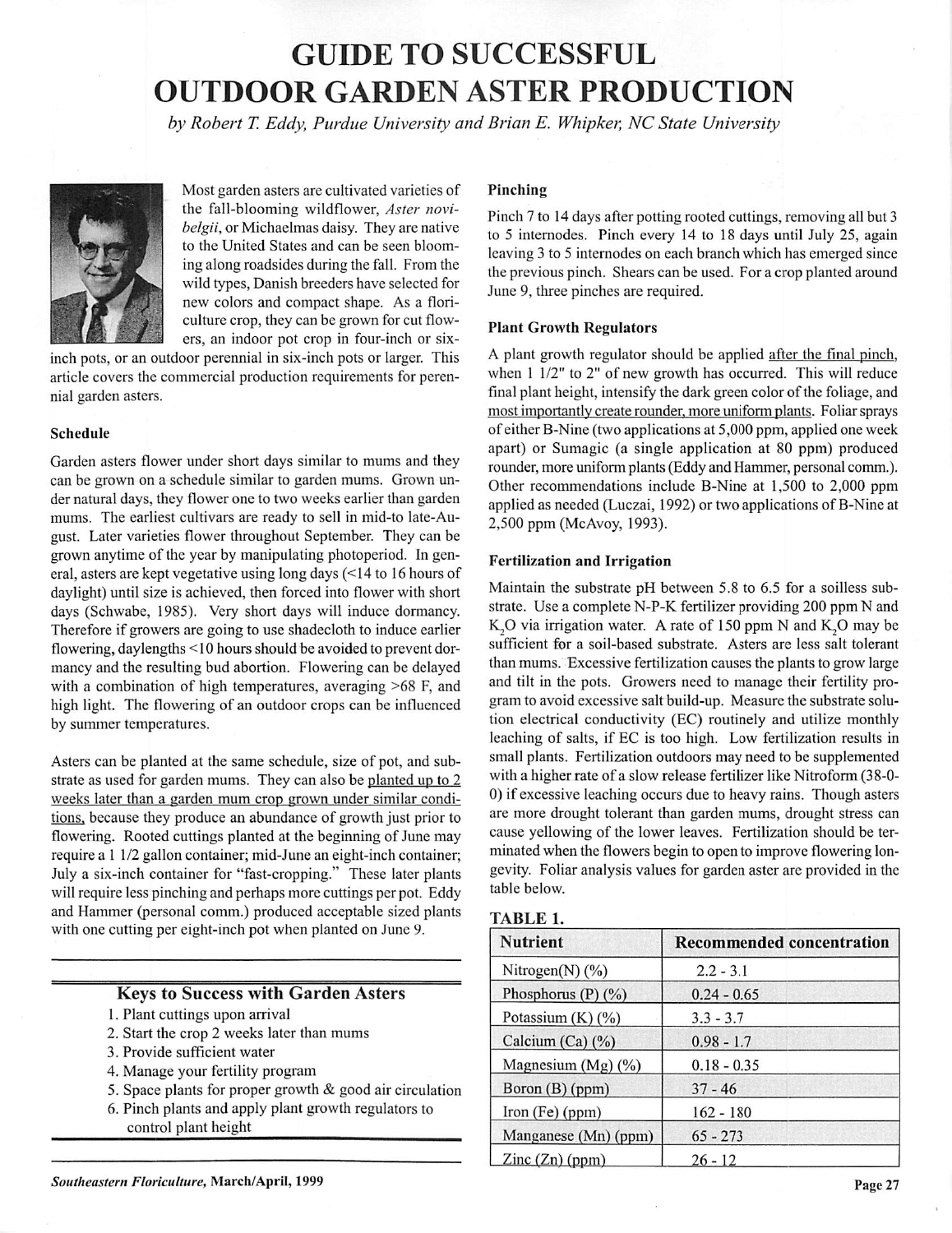#### Spacing

Use the same spacing as for garden mums. 18" centers for a sixinch to eight-inch pot. Values are reported on a dry-weight basis, based on a limited number of plants. The most recently matured leaves of field grown plants were sampled when flower buds were present, but prior to flowering. Samples taken from vigorously growing healthy plants and are only guidelines. Source: Armitage, 1993.

#### Insects

Asters have few insect pests. If needed, follow the same insecti cide regime as for garden mums. Bees are attracted to aster flow ers. Market the plants when one-quarter of the blossoms are open to prevent problems with attracting bees.

#### Diseases

Rust and powdery mildew are the two major foliar diseases of garden asters. Other possible foliar diseases are downy mildew, **Alternaria**spp. **Cercosporaasterata,** and **Septoria**ssp. Cultural prac tices to control foliar disease include avoiding wet foliage during irrigations and select a production site that provides adequate air circulation. Potential root/stem diseases include **Pythium, Phytophthora, Fusarium, Rhizoctonia,** and **Verticillium.**

#### Future Considerations

Garden asters are extremely hardy. Given this fact, future followup sales may be limited. In addition, once established in the yard, garden asters are aggressive growers and some cultivars like Blue Butterfly require up to 6 square feet of space.

#### **Varieties**

Make a majority of your order blue, red, and purple. The top selling varieties for Voder are Patricia Ballard, Frida Ballard, Profes sor Kippenberg #2, Celeste, and Winston Churchill.

Table 2 contains additional growth information about the top five varieties.

#### Marketing

Garden asters provide another flowering crop to boost your fall sales. Along with garden mums, ornamental cabbage and kale, pansies, and other cool season annuals, garden asters can complete your product line. Though they can be grown on a schedule similar to garden mums, they are a new crop and should have their special features promoted.

| Table 2. Descriptive information about the top five garden aster cultivars from Yoders. |                          |              |                              |                            |                              |                                                                                                                   |  |
|-----------------------------------------------------------------------------------------|--------------------------|--------------|------------------------------|----------------------------|------------------------------|-------------------------------------------------------------------------------------------------------------------|--|
| Variety                                                                                 | Color                    | <b>Vigor</b> | <b>Flower</b><br><b>Size</b> | <b>Natural</b><br>Response | Response<br>Group<br>(weeks) | <b>Comments</b>                                                                                                   |  |
| Celeste                                                                                 | Lavender/<br><b>Blue</b> | Medium       | Medium                       | Early                      | 51/2                         | A striking dark blue<br>petaled flower with<br>complementary yellow<br>disk.                                      |  |
| Frida<br><b>Ballard</b>                                                                 | Raspberry                | Medium       | Medium                       | Mid                        | 5                            | Very close in<br>performance to Winston<br>Churchill, except<br>slightly darker and color<br>later.               |  |
| Patricia<br><b>Ballard</b>                                                              | Pink                     | Medium       | Large                        | Mid                        | 5                            | Large lavender-pink<br>flowers and moderate<br>vigor. Avoid daylengths<br>less than 10 hours for<br>best bud set. |  |
| Professor<br>Kippenberg Blue<br>#2                                                      | Lavender/                | <b>Short</b> | Large                        | Mid                        | NR                           | Dwarf variety with<br>large, blue-purple<br>flowers.                                                              |  |
| Winston<br>Churchill                                                                    | Raspberry                | Medium       | Large                        | Early                      | 5                            | Top selling variety for<br>Yoders.                                                                                |  |